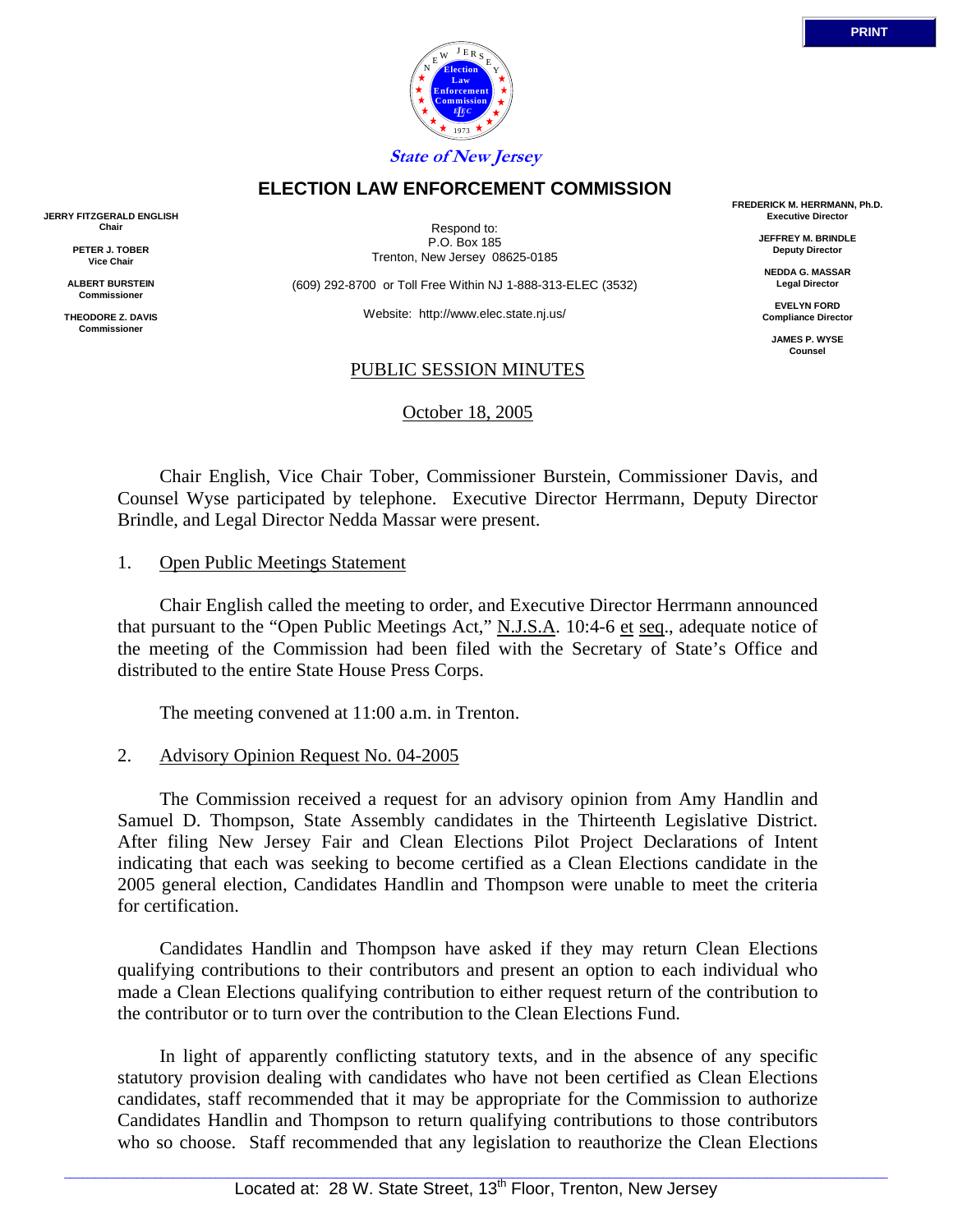Pilot Project in 2007 provide specific statutory guidance for disposition of qualifying contributions by a candidate who does not qualify for the program.

 Staff noted that if the Commission authorizes the return of qualifying contributions, then Candidates Handlin and Thompson be instructed to turn over to the Commission for deposit into the Fund any qualifying contributions that are not returned to the contributors. Staff mentioned that the candidates must also file a report of the contributions that are not returned and of any seed money contributions received and expenditures made. Further, staff noted that if the Commission does not authorize the return of qualifying contributions, the candidates should be instructed to turn over and report all qualifying contributions and to report all seed money contributions and expenditures.

 Chair English recognized Assemblyman Samuel D. Thompson, a candidate who attempted to qualify for the Clean Elections Program.

 Assemblyman Thompson stated that contributors made contributions to support his runningmate, Amy Handlin, and him. He said donors did not contribute with the idea that they were supporting other candidates in the program. Assemblyman Thompson said that since the pair did not qualify for the program they intended to return the contributions to the contributors with a letter advising them that, if they desired, the money could go instead into the Clean Elections Fund.

 Chair English recognized Freeholder Amy Handlin, Assemblyman Thompson's running mate, who also attempted to qualify for the program. Freeholder Handlin reiterated the position of Assemblyman Thompson.

 Chair English asked the candidates to speak to the merits of the Clean Elections Program.

 Assemblyman Thompson stated that the pair undertook 12 weeks of door-to-door campaigning in an attempt to acquire the necessary threshold amount of contributions. He said that during that time they were forced to forego other campaign activities.

 Assemblyman Thompson stated that it is not a solution to extend the time for soliciting qualifying contributions. Extending the time period back to the primary would not afford very much more time and therefore accomplish little, and adding time closer to the election would leave even less time to run a campaign and raise money if candidates failed to qualify.

 Commissioner Burstein asked: how close did you come to reaching the threshold amount?

 Assemblyman Thompson indicated the pair approached 50 percent. Assemblyman Thompson said also that he would like to see the Commission loosen the rules in terms of allowing other organizations to help voluntarily. He said he saw no difference between an organization sending out fliers and an organization sending a notice about the program.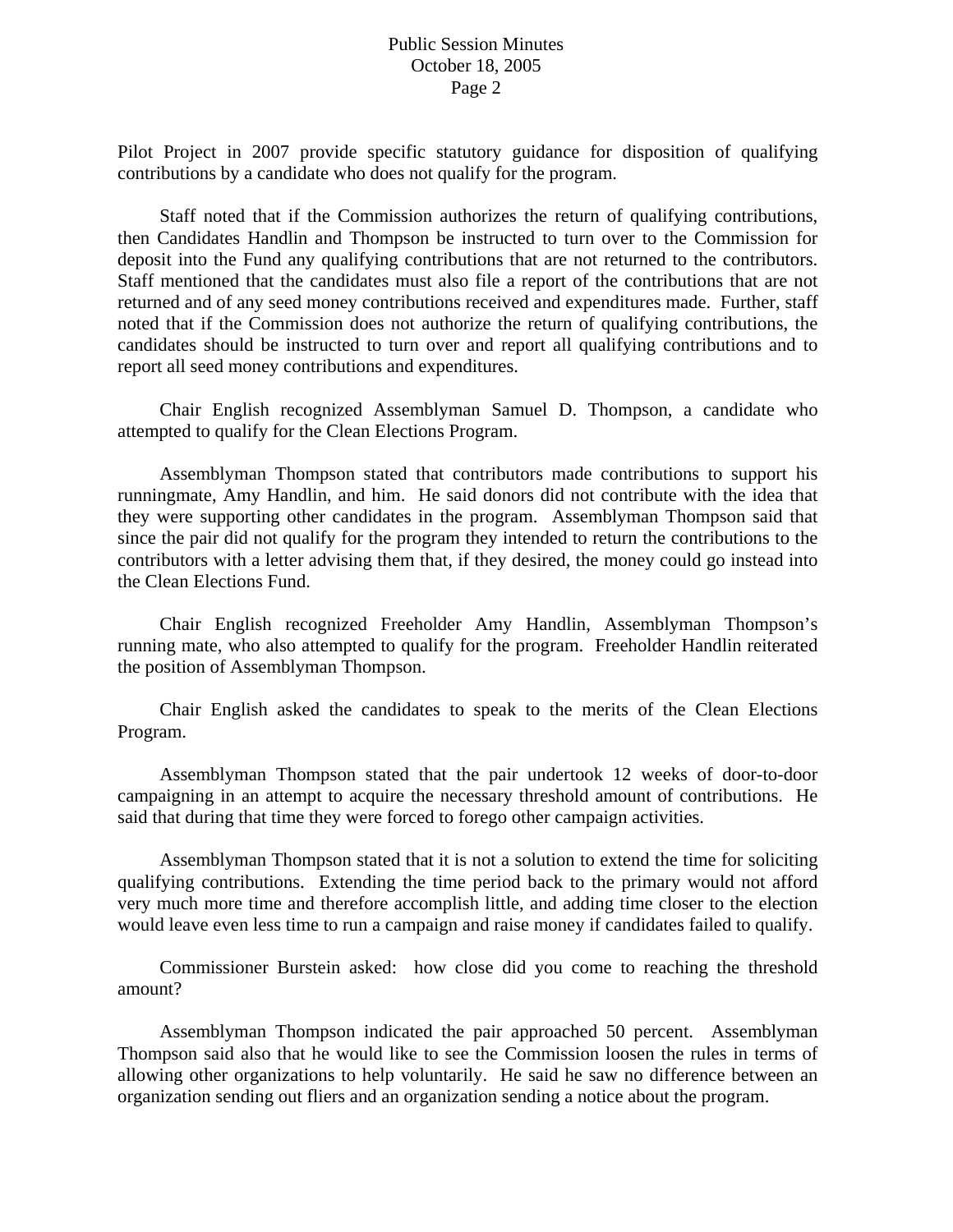Freeholder Handlin noted that the opponents in the  $13<sup>th</sup>$  district apparently took it upon themselves to return money to contributors when they dropped out of the program. She said that her contributors should be treated similarly. Freeholder Handlin asked whether or not money contributed electronically will be returned?

Vice Chair Tober asked whether staff has reached out to the opponents?

 Legal Director Massar stated that with regard to checks filed electronically, it would be the Treasury Department that would have to deal with this matter. She said that staff would contact the Treasury as to the Freeholder's concern.

 Chair English recognized Mr. William Castner, Chief Counsel to the Assembly Democratic Majority, representing Majority Leader Joseph Roberts. Also, present was Kay Henderson of the Assembly Democratic Majority staff.

 Mr. Castner said that Majority Leader Roberts appreciates the efforts of the Commission for its work to help the program succeed. He mentioned that the emergency meeting to consider an advisory opinion concerning receipt of qualifying contributions by "check cards" was very important, thanking Executive Director Herrmann and Legal Director Massar specifically for their efforts on behalf of the program. He said the Majority Leader supports the idea that checks go back to donors. He said, however, that before this happens the Majority Leader believes an inventory of the donations should occur. Mr. Castner indicated that it would help in terms of improving the program in the future.

 Assemblyman Thompson said that their information was keyed into ELEC's software and that the data would be made available.

 Chair English recognized Evelyn Liebman, Program Director, New Jersey Citizen Action. Ms. Liebman stated that she supported the Majority Leader's suggestion about data collection. She said that as much as possible should be learned to enable the program to be improved.

 Chair English recognized Mr. Louis M. Stefanelli, Treasurer, Pawlowski for Governor campaign, who stated that donors were giving to individual candidates and not to the Clean Elections Program.

 On a motion by Commissioner Davis, seconded by Commissioner Burstein and passed by a vote of 4-0, the Commission approved issuance of an advisory opinion, as described by staff, to permit the candidates to return qualifying contributions to contributors with an option for them to give their contributions to the Clean Elections Fund.

Apart from the motion, the Commission requested that data be collected.

#### 3. 2005 General Election Gubernatorial Candidates' Debate

 Staff advised the Commission of correspondence received by fax, on October 4, 2005, from Louis M. Stefanelli, Treasurer, on behalf of 2005 general election gubernatorial Candidate Jeffrey Pawlowski. In his letter, Treasurer Stefanelli raised questions about the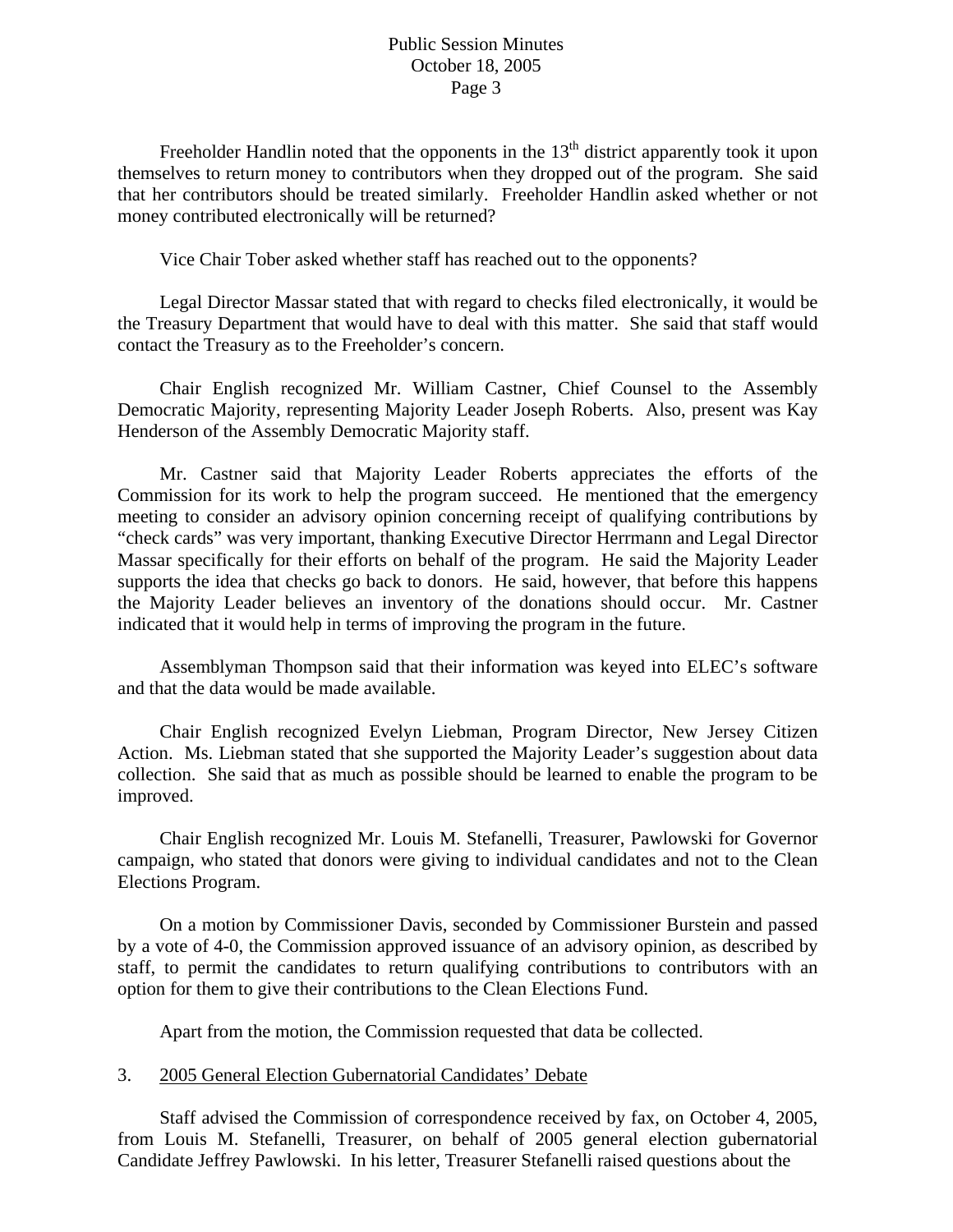debate sponsored by New Jersey Network (NJN) that is scheduled for October 20, 2005. Treasurer Stefanelli noted that the arrangements made by NJN for the October  $20<sup>th</sup>$  debate differ from the plans provided in the debate sponsor application filed by NJN. Treasurer Stefanelli stated in his letter that NJN's actions are "an abuse of the debate process and an abrogation of their debate sponsorship responsibilities." He asked the Commission to insist that NJN comply with the information in the debate sponsor application, or, in the alternative, censure NJN, resolve not to select NJN as a debate sponsor in future elections, demand an explanation from NJN, or "pull the debate from NJ Network and award it to another applicant."

 Staff reported that it contacted William Jobes, NJN Director of News and Public Affairs, who filed the sponsor application on behalf of NJN and its co-sponsors. Mr. Jobes stated that, as indicated in its application, NJN will carry the debate on its four over-the-air broadcast stations and its Public Radio Network stations. NJN will offer the October  $20<sup>th</sup>$ debate to C-SPAN and WNET-TV for broadcast and to its co-sponsors, Gannett News and the Philadelphia Inquirer, for their websites. He indicated that there had been no change in these plans from the information provided in the sponsor application filed on June 27, 2005. NJN will offer the debate to these additional media outlets, but cannot compel them to carry the debate.

 Staff noted that the Commission has no statutory or regulatory basis to provide the relief sought by Treasurer Stefanelli because NJN continues to meet the statutory and regulatory requirements for a debate sponsor and will provide a one-hour debate for the two qualified candidates.

 Staff explained that the provisions of the Act, as implemented in the Commission's regulations, define and limit the role of the Commission in the gubernatorial candidates' debates to selection of the debate sponsors and monitoring of the debate calendar.

 Staff concluded that it cannot find any authority in the Act or the rules for the Commission to compel NJN to modify its debate arrangements, as requested by Treasurer Stefanelli. Because NJN continues to meet the three requirements for a debate sponsor, and because it will provide a one-hour debate for the two qualified candidates, as required by the Act and regulations, staff does not believe NJN can be disqualified as a debate sponsor.

 Legal Director Massar stated that at the request of Chair English, she contacted NJN and the League of Women Voters. In speaking with representatives from NJN and the League of Women Voters, Legal Director Massar said that she learned that the League changed the date of its debate as the result of negotiations with the campaigns of two nonpublicly-financed candidates. She said that because the new date conflicted with NJN's scheduled debate, NJN was forced to change its original date for its debate.

 Chair English stated that she is concerned that the Commission was not kept involved or told of any change in plans.

 Commissioner Burstein said that there is a vast difference between a live debate and a taped debate. He said that changing from a live debate to a taped debate is problematical to him because one of the reasons he voted for NJN was because of the live format.